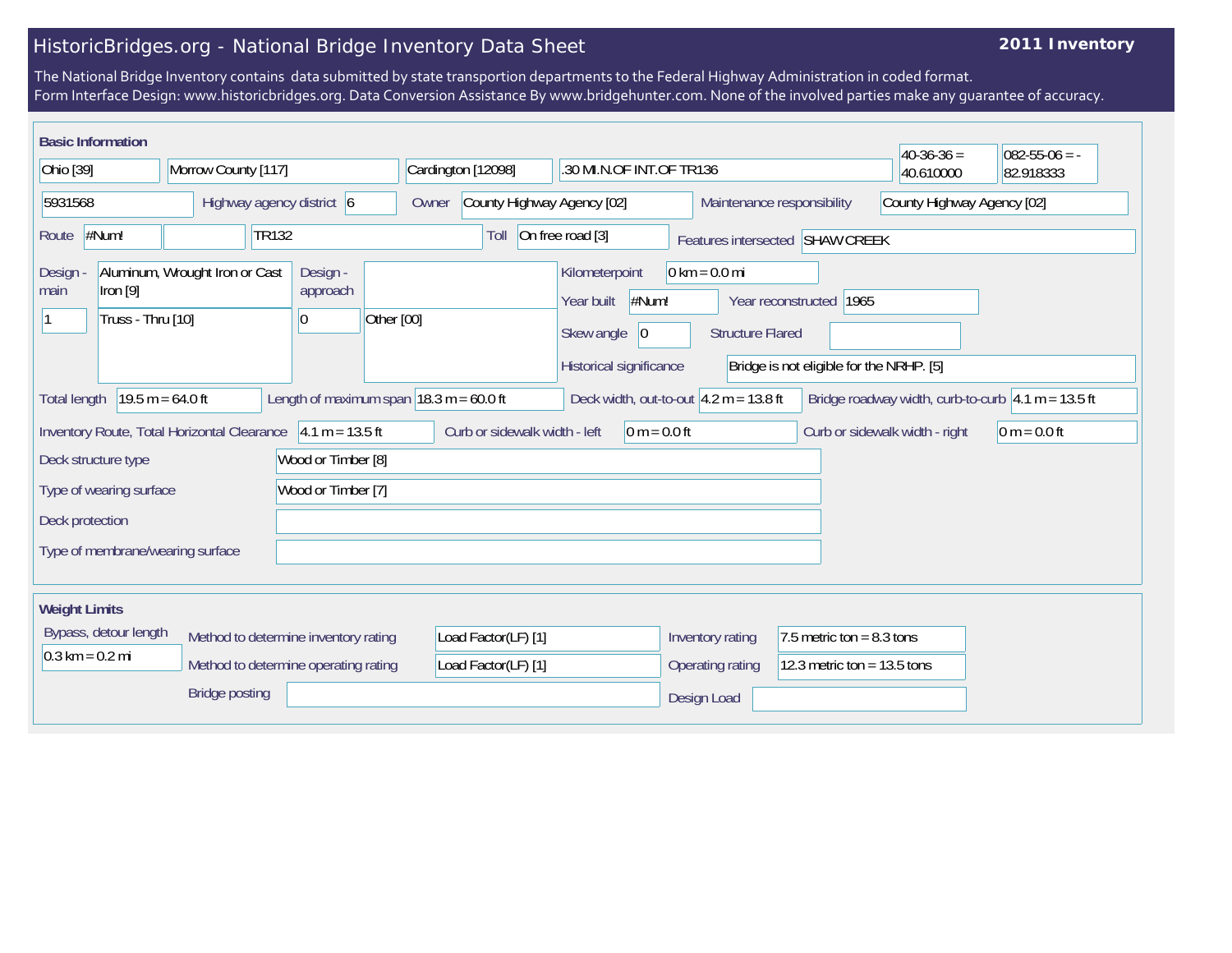| <b>Functional Details</b>                                                              |                                                                                         |  |  |  |  |  |  |
|----------------------------------------------------------------------------------------|-----------------------------------------------------------------------------------------|--|--|--|--|--|--|
| 100<br>Average daily truck traffi   0<br>Average Daily Traffic                         | 2027<br>Year 1992<br>Future average daily traffic<br>139<br>%<br>Year                   |  |  |  |  |  |  |
| Road classification<br>Local (Rural) [09]                                              | Approach roadway width<br>Lanes on structure  1<br>$5.8 m = 19.0 ft$                    |  |  |  |  |  |  |
| Type of service on bridge Highway [1]                                                  | Direction of traffic One lane bridge for 2 - way traffic [3]<br>Bridge median           |  |  |  |  |  |  |
| Parallel structure designation<br>No parallel structure exists. [N]                    |                                                                                         |  |  |  |  |  |  |
| Waterway [5]<br>Type of service under bridge                                           | Navigation control<br> 0 <br>Lanes under structure                                      |  |  |  |  |  |  |
| $0 = N/A$<br>Navigation vertical clearanc                                              | Navigation horizontal clearance $ 0 = N/A$                                              |  |  |  |  |  |  |
| Minimum navigation vertical clearance, vertical lift bridge                            | Minimum vertical clearance over bridge roadway<br>$99.99 m = 328.1 ft$                  |  |  |  |  |  |  |
| Minimum lateral underclearance reference feature Feature not a highway or railroad [N] |                                                                                         |  |  |  |  |  |  |
| Minimum lateral underclearance on right $0 = N/A$                                      | Minimum lateral underclearance on left $0 = N/A$                                        |  |  |  |  |  |  |
| Minimum Vertical Underclearance $ 0 = N/A$                                             | Minimum vertical underclearance reference feature Feature not a highway or railroad [N] |  |  |  |  |  |  |
| Appraisal ratings - underclearances N/A [N]                                            |                                                                                         |  |  |  |  |  |  |
|                                                                                        |                                                                                         |  |  |  |  |  |  |
| <b>Repair and Replacement Plans</b>                                                    |                                                                                         |  |  |  |  |  |  |
| Type of work to be performed                                                           | Work done by                                                                            |  |  |  |  |  |  |
|                                                                                        | Bridge improvement cost<br>Roadway improvement cost                                     |  |  |  |  |  |  |
|                                                                                        | Length of structure improvement<br>Total project cost                                   |  |  |  |  |  |  |
|                                                                                        | Year of improvement cost estimate                                                       |  |  |  |  |  |  |
|                                                                                        | Border bridge - state<br>Border bridge - percent responsibility of other state          |  |  |  |  |  |  |
|                                                                                        | Border bridge - structure number                                                        |  |  |  |  |  |  |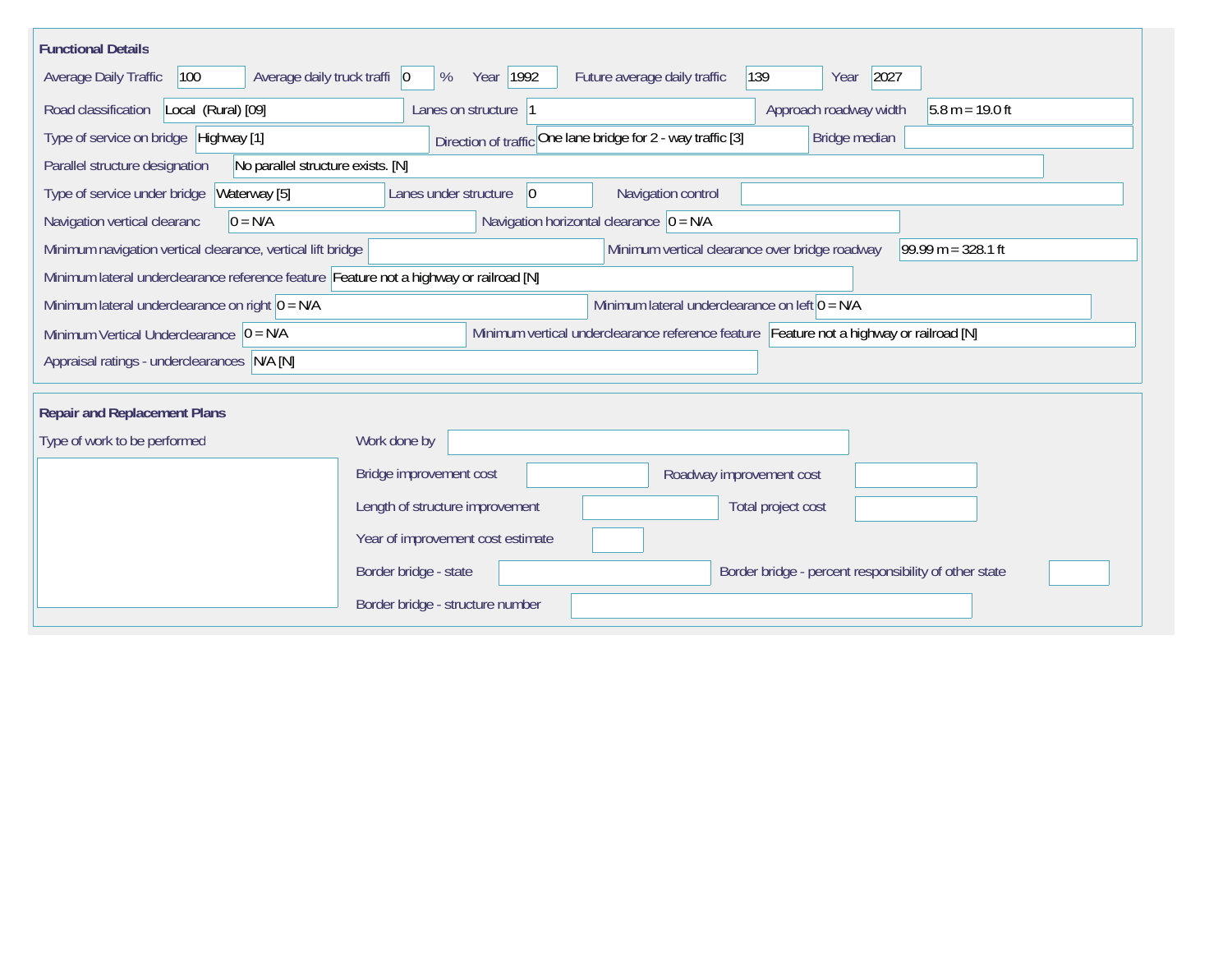| <b>Inspection and Sufficiency</b>                                          |                                                                                            |                                                                         |                                                                                      |                                                                          |                                                                                                                         |  |  |  |
|----------------------------------------------------------------------------|--------------------------------------------------------------------------------------------|-------------------------------------------------------------------------|--------------------------------------------------------------------------------------|--------------------------------------------------------------------------|-------------------------------------------------------------------------------------------------------------------------|--|--|--|
| Structure status<br>Posted for load [P]                                    | Appraisal ratings -<br>structural                                                          | Basically intolerable requiring high priority of corrrective action [3] |                                                                                      |                                                                          |                                                                                                                         |  |  |  |
| Condition ratings - superstructur                                          | Serious <sup>[3]</sup>                                                                     |                                                                         | Better than present minimum criteria [7]<br>Appraisal ratings -<br>roadway alignment |                                                                          |                                                                                                                         |  |  |  |
| Condition ratings - substructure                                           | Fair [5]                                                                                   | Appraisal ratings -                                                     |                                                                                      | Somewhat better than minimum adequacy to tolerate being left in place as |                                                                                                                         |  |  |  |
| Condition ratings - deck                                                   | Serious <sup>[3]</sup>                                                                     | deck geometry                                                           | is [5]                                                                               |                                                                          |                                                                                                                         |  |  |  |
| Scour                                                                      | Bridge foundations determined to be stable for assessed or calculated scour condition. [5] |                                                                         |                                                                                      |                                                                          |                                                                                                                         |  |  |  |
| Channel and channel protection                                             | channel. [5]                                                                               |                                                                         |                                                                                      |                                                                          | Bank protection is being eroded. River control devices and/or embankment have major damage. Trees and rush restrict the |  |  |  |
| Appraisal ratings - water adequacy                                         | Equal to present minimum criteria [6]                                                      |                                                                         |                                                                                      | <b>Status evaluation</b>                                                 | Structurally deficient [1]                                                                                              |  |  |  |
| Pier or abutment protection                                                |                                                                                            |                                                                         |                                                                                      | Sufficiency rating                                                       | 19.8                                                                                                                    |  |  |  |
| Not applicable. Used if structure is not a culvert. [N]<br><b>Culverts</b> |                                                                                            |                                                                         |                                                                                      |                                                                          |                                                                                                                         |  |  |  |
| Traffic safety features - railings                                         |                                                                                            |                                                                         |                                                                                      |                                                                          |                                                                                                                         |  |  |  |
| Traffic safety features - transitions                                      |                                                                                            |                                                                         |                                                                                      |                                                                          |                                                                                                                         |  |  |  |
| Traffic safety features - approach guardrail                               |                                                                                            |                                                                         |                                                                                      |                                                                          |                                                                                                                         |  |  |  |
| Traffic safety features - approach guardrail ends                          |                                                                                            |                                                                         |                                                                                      |                                                                          |                                                                                                                         |  |  |  |
| October 2010 [1010]<br>Inspection date                                     | 12 <br>Designated inspection frequency                                                     | <b>Months</b>                                                           |                                                                                      |                                                                          |                                                                                                                         |  |  |  |
| Underwater inspection                                                      | Not needed [N]                                                                             | Underwater inspection date                                              |                                                                                      |                                                                          |                                                                                                                         |  |  |  |
| Fracture critical inspection<br>Every two years [Y24]                      |                                                                                            |                                                                         | Fracture critical inspection date<br>October 2009 [1009]                             |                                                                          |                                                                                                                         |  |  |  |
| Other special inspection                                                   | Not needed [N]                                                                             |                                                                         | Other special inspection date                                                        |                                                                          |                                                                                                                         |  |  |  |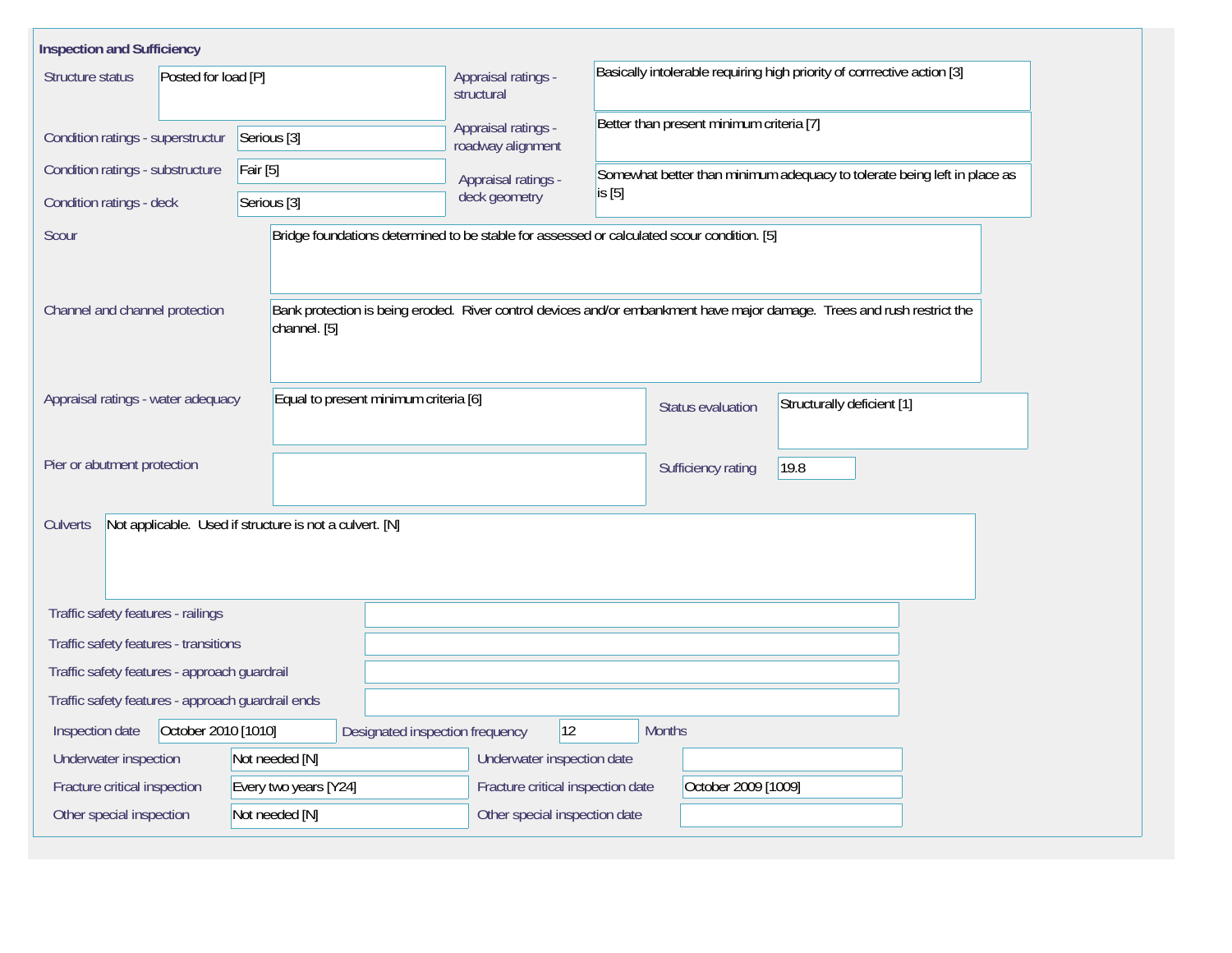| Unit of Measure: English<br>Structure File Number 5931568<br>Sufficiency Rating: 19.8 SD                                                                                            |                                       |                      | <b>Bridge Inventory Information</b><br>Inventory Bridge Number: MRW T0132 00136 16<br><b>ON SHAW CREEK</b> |                                                                                                               |                                   | Report Date 08/21/2012 BM-191 Page: 1 of 2<br>BR. Type WROUGHT IRON / TRUSS / THRU<br>Date of Last Inventory Update: 06/26/2012 |
|-------------------------------------------------------------------------------------------------------------------------------------------------------------------------------------|---------------------------------------|----------------------|------------------------------------------------------------------------------------------------------------|---------------------------------------------------------------------------------------------------------------|-----------------------------------|---------------------------------------------------------------------------------------------------------------------------------|
| District: 06<br>(2)FIPS Code: CARDINGTON TWP<br>(9) Direction of Traffic: ONE LANE FOR 2-WAY TRAFFIC (10) Temporary: N<br>(95) Insp: COUNTY (96) Maint: COUNTY (97) Routine: COUNTY |                                       | County <b>MORROW</b> | (11) Truck Network: N                                                                                      | (101) Location: .30 MI.N.OF INT.OF TR136<br>(103) Route On Bridge: TOWNSHIP<br>(100) Type Serv: (On): HIGHWAY |                                   | (102) Facility Carried: TR132<br>(104) Route Under Bridge: NON-HIGHWAY<br>$(12)$ Parallel: N<br>(Under): WATERWAY               |
|                                                                                                                                                                                     | <b>Inventory Route Data</b>           |                      | (63) Main Spans Number: 1                                                                                  | Type: WROUGHT IRON / TRUSS / THRU                                                                             |                                   |                                                                                                                                 |
| (3) Route On/Under: ON                                                                                                                                                              |                                       |                      | Hwy Sys: COUNTY/TOWNSHIP HIGHWAY Approach Spans Number: 0                                                  | Type: NONE / NONE / NONE                                                                                      |                                   |                                                                                                                                 |
| Route No.: T0132<br>Dir:                                                                                                                                                            | <b>Des: MAINLINE</b>                  | Pref:                | Total Spans: 1                                                                                             | (65) Max Span: 60 Ft                                                                                          |                                   | (66) Overall Leng: 64 Ft                                                                                                        |
| (4) Feature Intersected: SHAW CREEK                                                                                                                                                 |                                       |                      | (70) Substructure                                                                                          | (71) Foundation and Scour Information                                                                         |                                   |                                                                                                                                 |
| (5) County: CAR<br>Mileage: 00136                                                                                                                                                   | Special Desig: 16                     |                      | Abut-Rear Matl: STONE                                                                                      | Type: GRAVITY                                                                                                 |                                   | Fnd: UNKNOWN (OR OLDER BRIDGE BEING ADDED)                                                                                      |
| (6) Avg. Daily Traffic(ADT): 100                                                                                                                                                    | (7) ADT Year: 1992                    |                      | Abut-Fwd Matl: STONE                                                                                       | Type: GRAVITY                                                                                                 |                                   | Fnd: UNKNOWN (OR OLDER BRIDGE BEING ADDED)                                                                                      |
| (8) Truck Traf: 2<br>$(14)$ NHS: NO - X                                                                                                                                             | $(15)$ Corridor: N                    |                      | Pier-Pred Matl: NONE                                                                                       | Type: NONE                                                                                                    |                                   | Fnd: NONE/NOT APPLICABLE (SUCH AS CULVERTS)                                                                                     |
| (16) Functional Class: LOCAL ROAD-RURAL                                                                                                                                             |                                       |                      | (19) Strahnt: Not Applicable Pier-Other Matl: NONE                                                         | Type: NONE                                                                                                    |                                   | Fnd: NONE/NOT APPLICABLE (SUCH AS CULVERTS)                                                                                     |
|                                                                                                                                                                                     | <b>Intersected Route Data</b>         |                      | Pier-Other Matl: NONE                                                                                      | Type: NONE                                                                                                    |                                   | Fnd: NONE/NOT APPLICABLE (SUCH AS CULVERTS)                                                                                     |
| (22) Route On/Under:                                                                                                                                                                | Hwy Sys:                              |                      | No of Piers Predominate: NN                                                                                | Other: NN                                                                                                     |                                   | Other: NN                                                                                                                       |
| Route No.:<br>Dir:                                                                                                                                                                  | Des:                                  | Pref:                | (86) Stream Velocity: UUU                                                                                  | (74) Scour: STABLE: SCOUR WITHIN LIMITS OF FOOT/PILE                                                          |                                   |                                                                                                                                 |
| (23) Feature Intersected:                                                                                                                                                           |                                       |                      | (189) Dive: N Freq: 0                                                                                      | Probe: Y Freq: 12                                                                                             |                                   | (75) Chan Prot: NONE                                                                                                            |
| (24) County:<br>Mileage:                                                                                                                                                            | Special Desig:                        |                      | (189) Date of last Dive Insp:                                                                              | (152) Drainage Area: UUU Sq Mi                                                                                |                                   |                                                                                                                                 |
| (25) Avg. Daily Traffic(ADT): 0                                                                                                                                                     | (26) ADT Year:                        |                      |                                                                                                            |                                                                                                               | <b>Clearance Under the Bridge</b> |                                                                                                                                 |
| (27) Truck Traf: 0<br>(28) NHS: -                                                                                                                                                   | (29) Corridor:                        |                      | (156) Min. Horiz Under Clear:                                                                              | <b>NC: 0.0 Ft</b>                                                                                             |                                   | Card: 0.0 Ft                                                                                                                    |
| (30) Functional Class:                                                                                                                                                              |                                       |                      | (36) Strahnt: Not Applicable (157) Prac Max Vrt Under Clear:                                               | $0.0$ Ft                                                                                                      |                                   |                                                                                                                                 |
|                                                                                                                                                                                     | <b>Clearance On the Bridge</b>        |                      | (77) Min Vert Under Clear:                                                                                 | <b>NC: 0.0 Ft</b>                                                                                             |                                   | Card: 0.0 Ft                                                                                                                    |
| (154) Min Hriz on Bridge:                                                                                                                                                           | <b>NC: 0.0 Ft</b>                     | Card: 13.5 Ft        | (78) Min Lat Under Clear:                                                                                  | NC: 0.0 / 0.0 Ft                                                                                              |                                   | Card: 0.0 / 0.0 Ft                                                                                                              |
| (155) Prac Max Vert On Brg:                                                                                                                                                         | 9999.9 Ft                             |                      | <b>Load Rating Information</b>                                                                             |                                                                                                               |                                   | (88-89) Appraisal                                                                                                               |
| (67) Min Vrt Clr On Brg:                                                                                                                                                            | <b>NC: 0.0 Ft</b>                     | Card: 9999.9 Ft      | (48) Design Load: UNKNOWN [DEFAULT]                                                                        |                                                                                                               | (Including calculated Items)      |                                                                                                                                 |
| (80) Min Latl Clr:                                                                                                                                                                  | NC: 0.0 / 0.0 Ft                      | Card: 0.0 / 0.0 Ft   | (83) Operating: 4 Ton                                                                                      |                                                                                                               |                                   |                                                                                                                                 |
| (81) Vrt Clr Lft:                                                                                                                                                                   | 0.0 Ft                                |                      | Inventory: 4 Ton                                                                                           |                                                                                                               |                                   |                                                                                                                                 |
|                                                                                                                                                                                     | <b>Structure Information</b>          |                      | Ohio Percent of Legal Load 45                                                                              |                                                                                                               | $(88)$ Waterway Adequacy 6        |                                                                                                                                 |
| (38) Bypass Length: 02 Miles                                                                                                                                                        |                                       |                      | Year of Rating: 2010                                                                                       |                                                                                                               | (89) Approach Alignment 7         |                                                                                                                                 |
| (39) Latitude: 40 Deg 36.6 Min                                                                                                                                                      | Longitude: 82 Deg 55.1 Min            |                      | (84) Analysis: LOAD FACTOR (LF)                                                                            |                                                                                                               | Calc Gen Appraisal: 3             |                                                                                                                                 |
| (40) Toll: ON FREE ROAD                                                                                                                                                             |                                       |                      | (85) Rate Soft: COMBINATION Analyzed by: DHT                                                               |                                                                                                               | Calc Deck Geometry: 5             |                                                                                                                                 |
| (41) Date Built: 07/01/1900                                                                                                                                                         | (42) Major Rehabilitation: 01/01/1965 |                      | Analysis on Bars: NOT ON BARS [DEFAULT]                                                                    |                                                                                                               | Calc Underclearance: N            |                                                                                                                                 |
| (43)  No. Lanes On: <b>1</b>                                                                                                                                                        | No. Lanes Under: 0                    |                      |                                                                                                            |                                                                                                               | <b>Approach Information</b>       |                                                                                                                                 |
| (44) Horiz Curve: Deg. Min.                                                                                                                                                         | (45) Skew: 0 Deg                      |                      | (109) Approach Guardrail: NONE                                                                             |                                                                                                               |                                   |                                                                                                                                 |
| (49) App. Rdw Width: 19 Ft                                                                                                                                                          | (50) Brg. Rdw Width: 13.5 Ft          |                      | (110) Approach Pavement: BITUMINOUS                                                                        |                                                                                                               | $(111)$ Grade: POOR               |                                                                                                                                 |
| (51) Deck Width: 13.9 Ft                                                                                                                                                            | Deck Area: 893 Sq. Ft                 |                      |                                                                                                            |                                                                                                               | <b>Culvert Information</b>        |                                                                                                                                 |
| (52) Median Type: NONE / NON BARRIE / NO JOINT                                                                                                                                      |                                       |                      | (131) Culvert Type: NONE/NOT APPLICBLE                                                                     |                                                                                                               | $(127)$ Length: $0.0$ Ft          |                                                                                                                                 |
| (53) Bridge Median: NO MEDIAN                                                                                                                                                       |                                       |                      | (129) Depth of Fill: 0.0 Ft                                                                                |                                                                                                               | (130) Headwalls: NONE             |                                                                                                                                 |
| (54) Sidewalks:                                                                                                                                                                     | (left) $0$ Ft                         | (right) 0 Ft         |                                                                                                            |                                                                                                               | <b>General Information</b>        |                                                                                                                                 |
| (55) Type Curb or Sidewalks:                                                                                                                                                        |                                       |                      | (121) Main Member N/A (CULVERTS, TRUSSES, ETC.)                                                            |                                                                                                               |                                   | (122) Moment Plate: NONE                                                                                                        |
| (Left) Matl: <b>NONE</b>                                                                                                                                                            | Type: <b>NONE</b>                     |                      | 169) Expansion Joint: NONE                                                                                 |                                                                                                               |                                   |                                                                                                                                 |
| (Right) Matl: <b>NONE</b>                                                                                                                                                           | Type: NONE                            |                      | (124) Bearing Devices: SLIDING (OTHER)/NONE                                                                |                                                                                                               |                                   |                                                                                                                                 |
| (56) Flared: N                                                                                                                                                                      | (57) Composite: non-composite         |                      | (126) Navigation: Control-N                                                                                | Vert Cir: 0.0 Ft                                                                                              |                                   | Horiz Clear:: 0.0 Ft                                                                                                            |
| (58) Railing: STEEL POST & STEEL PANEL (DECORATIVE)                                                                                                                                 |                                       |                      | (193) Spec Insp: N                                                                                         | Freq: $0$                                                                                                     |                                   | Date:                                                                                                                           |
| (59) Deck Drainage: OVER THE SIDE (W/O DRIP STRIP)                                                                                                                                  |                                       |                      | (188) Fracture Critical Insp: Y                                                                            | Freq: $24$                                                                                                    |                                   | Date: 2010-08-10                                                                                                                |
| (60) Deck Type: LAMINATED TIMBER STRIP                                                                                                                                              |                                       |                      | (138) Long Member: TWO TRUSSES (RIVETED)                                                                   |                                                                                                               |                                   | (135) Hinges: NOT APPLICABLE                                                                                                    |
| (61) Deck Protection: External: NONE                                                                                                                                                |                                       |                      | (141) Structural Steel Memb: NONE                                                                          |                                                                                                               |                                   | (139) Framing: <b>NONE</b>                                                                                                      |
| Internal: NONE                                                                                                                                                                      |                                       |                      |                                                                                                            |                                                                                                               |                                   | Railing: OTHER                                                                                                                  |
| (62) Wearing Surface: TIMBER<br>(119) Date of Wearing Surface:                                                                                                                      |                                       |                      | Pay Wt: 0 pounds                                                                                           | Prime Loc: UNKNOWN                                                                                            |                                   | Paint: NONE                                                                                                                     |
| Thickness: 0.0 in<br>Slope Protection: NONE-NATURAL PROTECTION(GRASS, BUSHES)                                                                                                       |                                       |                      | <b>Bridge Dedicated Name:</b>                                                                              |                                                                                                               |                                   |                                                                                                                                 |
|                                                                                                                                                                                     |                                       |                      |                                                                                                            |                                                                                                               |                                   |                                                                                                                                 |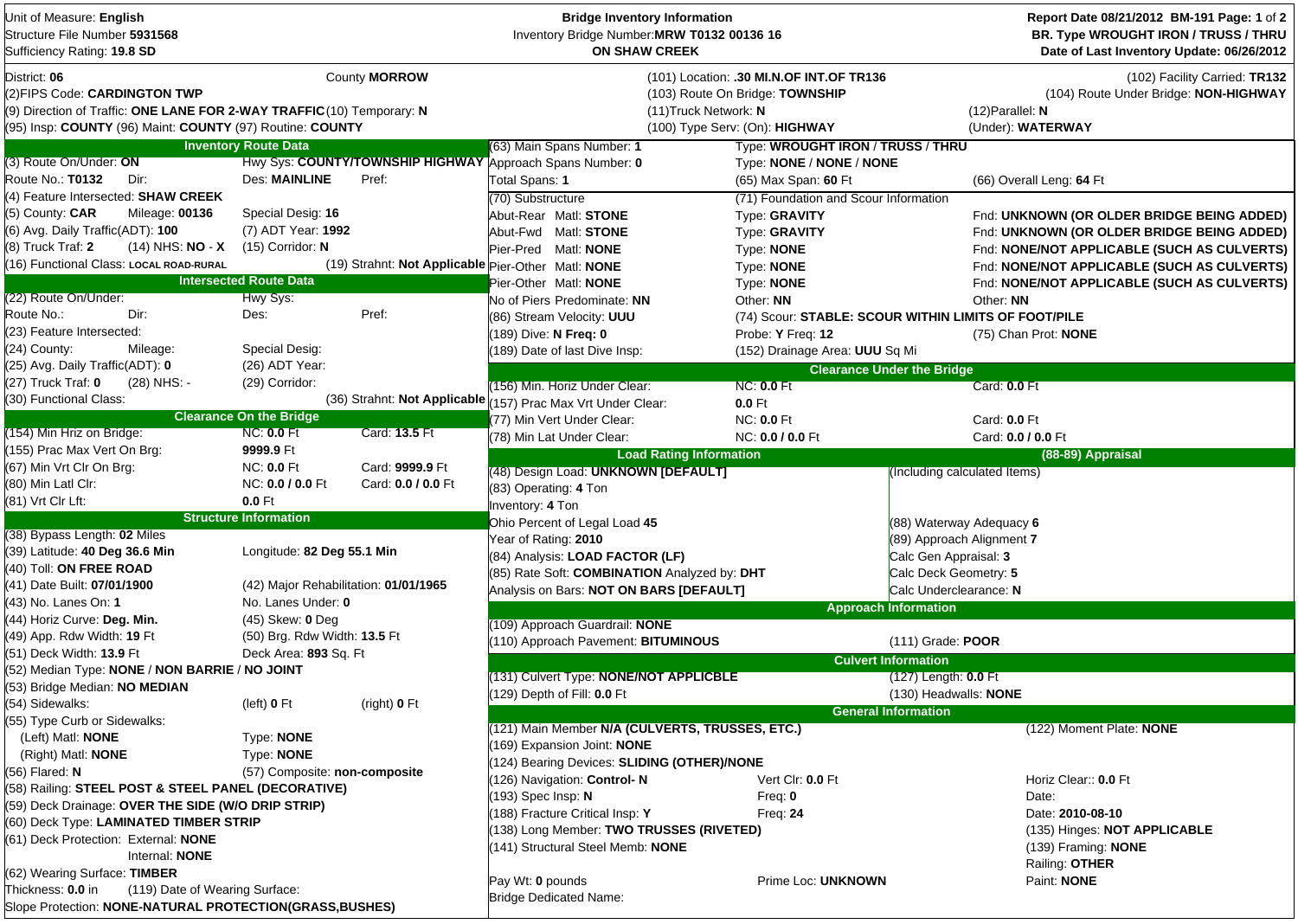| Unit of Measure: English<br>Structure File Number 5931568<br>Sufficiency Rating: 19.8 SD                                                                                                                                     |                         |                                        | <b>Bridge Inventory Information</b><br>Inventory Bridge Number: MRW T0132 00136 16<br><b>ON SHAW CREEK</b> |                                                                                       |                                                                                                                                                                                                                     |                                                         | Report Date 08/21/2012 BM-191 Page: 2 of 2<br><b>BR. Type WROUGHT IRON/TRUSS/THRU</b><br>Date of Last Inventory Update: 06/26/2012 |                         |
|------------------------------------------------------------------------------------------------------------------------------------------------------------------------------------------------------------------------------|-------------------------|----------------------------------------|------------------------------------------------------------------------------------------------------------|---------------------------------------------------------------------------------------|---------------------------------------------------------------------------------------------------------------------------------------------------------------------------------------------------------------------|---------------------------------------------------------|------------------------------------------------------------------------------------------------------------------------------------|-------------------------|
|                                                                                                                                                                                                                              |                         | <b>General Information (Continued)</b> |                                                                                                            |                                                                                       |                                                                                                                                                                                                                     |                                                         | <b>Original Plans Information</b>                                                                                                  |                         |
| (---) Hist Significance: NOT HISTORIC<br>---) Hist Builder: AMERICAN BRIDGE CO<br>(69) Hist Type: PRATT (PINNED)<br>(161) Special Features (see below):<br>(105) Border Bridge State: Resp % (106) SFN:<br>(90) Type Work: - |                         | <b>Proposed Improvements</b>           | Hist Build Year: 1885                                                                                      | $(69)$ NBIS: Y<br><b>Programming Info</b><br><b>PID Number:</b><br><b>PID Status:</b> | 142) Fabricator: OHIO BRIDGE CO<br>143) Contractor: OHIO BRIDGE CO<br>144) Ohio Original Construction Project No.:<br>(---) Microfilm Reel:<br>(151) Standard Drawing:<br>Aperture Cards: Orig: N Repair: N Fabr: N | Plan Information Available: 1PLAN INFORMATION AVAILABLE | (153) Repair Projects                                                                                                              |                         |
| (90) Length: Ft                                                                                                                                                                                                              |                         |                                        |                                                                                                            | PID Date:                                                                             | ./039                                                                                                                                                                                                               | 2.1020                                                  | 3.                                                                                                                                 |                         |
| (90) Bridge Cost (\$1000s): 0                                                                                                                                                                                                |                         |                                        |                                                                                                            |                                                                                       |                                                                                                                                                                                                                     | 5.                                                      | 6.                                                                                                                                 |                         |
| (90) Roadway Cost (\$1000s): 0                                                                                                                                                                                               |                         |                                        |                                                                                                            |                                                                                       |                                                                                                                                                                                                                     | 8.                                                      | 9.                                                                                                                                 |                         |
| (90) Total Project Cost (\$1000s): 0                                                                                                                                                                                         |                         | (90) Year:                             |                                                                                                            |                                                                                       | 10.                                                                                                                                                                                                                 |                                                         |                                                                                                                                    |                         |
| (91) Future ADT (On Bridge): 0                                                                                                                                                                                               |                         |                                        | (92) Year of Future ADT: 2033                                                                              |                                                                                       |                                                                                                                                                                                                                     |                                                         |                                                                                                                                    |                         |
| <b>Inspection Summary</b>                                                                                                                                                                                                    |                         |                                        | (I-69) Survey Items                                                                                        |                                                                                       |                                                                                                                                                                                                                     | <b>Utilities</b>                                        |                                                                                                                                    | <b>Special Features</b> |
| (I-8) Deck:                                                                                                                                                                                                                  | $\overline{\mathbf{3}}$ | Railings:                              |                                                                                                            | 0 DOES NOT MEET CURRENT STANDARDS (46) Electric:                                      |                                                                                                                                                                                                                     | $\overline{\mathsf{N}}$                                 | (161) Lighting:                                                                                                                    | N                       |
| (I-32) Superstructure:                                                                                                                                                                                                       | 3                       | Transitions:                           |                                                                                                            | <b>0 DOES NOT MEET CURRENT STANDARDS</b>                                              | Gas:                                                                                                                                                                                                                | N                                                       | Fencing:                                                                                                                           | N                       |
| (I-42) Substructure:                                                                                                                                                                                                         | 5                       | Guardrail:                             |                                                                                                            | 0 DOES NOT MEET CURRENT STANDARDS                                                     | Sanitary Sewer:                                                                                                                                                                                                     | N                                                       | Glare-Screen:                                                                                                                      | N                       |
| (I-50) Culvert:                                                                                                                                                                                                              |                         | Rail Ends:                             |                                                                                                            | 0 DOES NOT MEET CURRENT STANDARDS                                                     | Telephone:                                                                                                                                                                                                          | N                                                       | Splash-Guard:                                                                                                                      | N                       |
| I-54) Channel:                                                                                                                                                                                                               | 5                       | In Depth:                              |                                                                                                            | 0 DOES NOT MEET CURRENT STANDARDS                                                     | TV Cable:                                                                                                                                                                                                           | N                                                       | Catwalks:                                                                                                                          | N                       |
| (I-60) Approaches:                                                                                                                                                                                                           | 4                       | Fracture Critical:                     | <b>N NONE N/A</b>                                                                                          |                                                                                       | Water:                                                                                                                                                                                                              | N                                                       | Other-Feat:                                                                                                                        | N                       |
| 1-66) General Appraisial: 3                                                                                                                                                                                                  |                         | Scour Critical:                        | <b>N NONE N/A</b>                                                                                          |                                                                                       | Other:                                                                                                                                                                                                              | N                                                       | $(184)$ Signs-on:                                                                                                                  | N                       |
| 1-66) Operational Status: P                                                                                                                                                                                                  |                         | Critical Findings:                     | <b>N NONE N/A</b>                                                                                          |                                                                                       |                                                                                                                                                                                                                     |                                                         | Signs-Under:                                                                                                                       | N                       |
| Inspection Date:                                                                                                                                                                                                             | 12/28/2011              | Insp. Update Date:                     | 03/13/2012                                                                                                 |                                                                                       |                                                                                                                                                                                                                     |                                                         | (162) Fence-Ht:                                                                                                                    | 0.0 Ft                  |
| (94) Desig Insp Freq:                                                                                                                                                                                                        | 12 Months               |                                        |                                                                                                            |                                                                                       |                                                                                                                                                                                                                     |                                                         | (163) Noise Barr:                                                                                                                  | N                       |
| SFNs Replacing this retired bridge:                                                                                                                                                                                          |                         |                                        |                                                                                                            |                                                                                       |                                                                                                                                                                                                                     |                                                         |                                                                                                                                    |                         |
| SFNs That where replaced by this bridge:                                                                                                                                                                                     |                         |                                        |                                                                                                            |                                                                                       |                                                                                                                                                                                                                     |                                                         |                                                                                                                                    |                         |
|                                                                                                                                                                                                                              |                         |                                        |                                                                                                            |                                                                                       |                                                                                                                                                                                                                     |                                                         |                                                                                                                                    |                         |
| This bridge was retired and copied to:<br>The bridge was copied from:                                                                                                                                                        |                         |                                        |                                                                                                            |                                                                                       | <b>INV Field Bridge Marker:</b><br><b>INT Field Bridge Marker:</b>                                                                                                                                                  |                                                         | MRW-T0132-00136-16<br>---                                                                                                          |                         |

## **PONTIS CoRe elements and Condition States**

| <b>Elem No. CoRe Element Description</b> | <b>Total Quantity Unit Meas.</b>   | <b>Condition State</b><br>Percents(*) |  |  |                     |
|------------------------------------------|------------------------------------|---------------------------------------|--|--|---------------------|
|                                          |                                    |                                       |  |  | $1$   2   3   4   5 |
|                                          |                                    |                                       |  |  |                     |
|                                          | (*) Percentages Should add to 100% |                                       |  |  |                     |
|                                          |                                    |                                       |  |  |                     |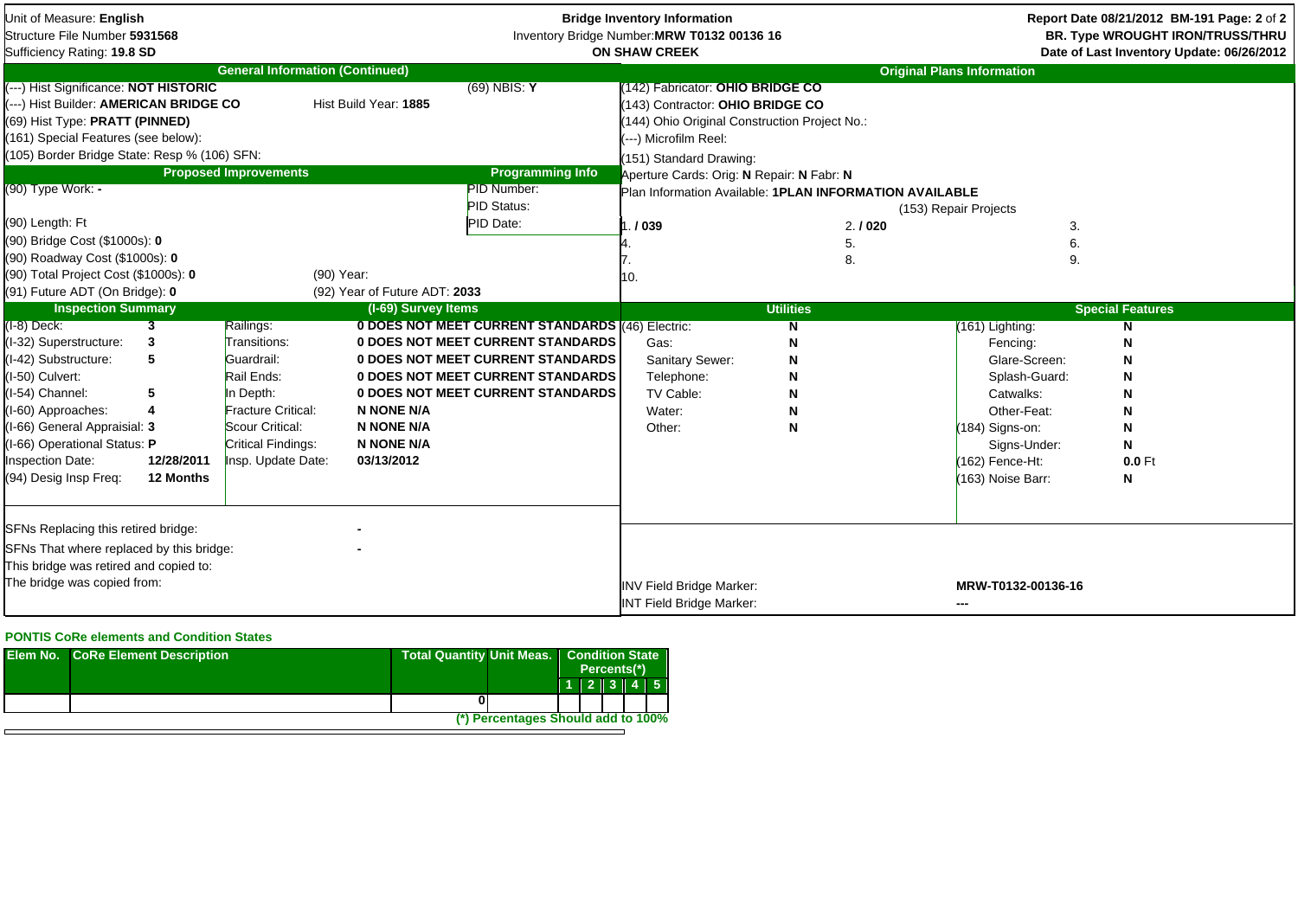## STATE OF OHIO DEPARTMENT OF TRANSPORTATION **BRIDGE INSPECTION REPORT**

BR-86 REV 02-95

| BR-80 REV UZ-95<br>$\mathbf 5$<br>9<br>3<br>5<br>$\overline{1}$<br>6<br>8<br>Structure File Number | Bridge Number MRW T0132 00136<br>CO<br>ROUTE                    |                  | Date Built 07/01/1900 - 1965<br>16<br><b>CARDINGTON TWP</b><br>UNIT                                                                          |                       |
|----------------------------------------------------------------------------------------------------|-----------------------------------------------------------------|------------------|----------------------------------------------------------------------------------------------------------------------------------------------|-----------------------|
| District 06 Bridge Type WROUGHT IRON/TRUSS/THRU                                                    |                                                                 |                  | <b>MRW</b><br><b>15 SHAW CREEK</b><br><b>Type Service</b><br>$\mathbf{1}$                                                                    |                       |
| <b>DECK</b>                                                                                        | Out/Out 13.9                                                    | 3                | $THCK = 0.0$                                                                                                                                 | 3                     |
| 1. Floor                                                                                           | 2-LAMINATED TIMBER STRIP 8<br>N-NONE                            |                  | 2. Wearing Surface<br>7-TIMBER<br>$W.S. Date =$                                                                                              | 41                    |
| 3. Curbs, Sidewalks, Walkways                                                                      | N-NONE<br>$\mathrel{\mathsf{g}}$                                |                  | 4. Median                                                                                                                                    | 42                    |
| 5. Railing                                                                                         | 6-STEEL POST & STEEL PAN 10                                     | $\overline{2}$   | 1-OVER THE SIDE (W/O DRI<br>6. Drainage                                                                                                      | -1<br>43              |
|                                                                                                    | N-NONE 11                                                       |                  |                                                                                                                                              | 3                     |
| 7. Expansion Joints<br><b>SUPERSTRUCTURE</b>                                                       | MAX.SPAN=60                                                     |                  | 8. Summary                                                                                                                                   | 44                    |
| 9. Alignment                                                                                       | 12                                                              | 3                | 10. Beams/Girders/Slab<br>N-N/A (CULVERTS, TRUSSES                                                                                           | 45                    |
| 11. Diaphragms or Crossframes                                                                      | TOT.LGTH=64                                                     |                  | 12. Joists/Stringers                                                                                                                         | 3                     |
|                                                                                                    | 13                                                              | $\overline{c}$   |                                                                                                                                              | 46<br>2               |
| 13. Floor Beams                                                                                    | 14                                                              | 2                | 14. Floor Beam Connections                                                                                                                   | 47<br>$\overline{2}$  |
| 15. Verticals                                                                                      | 15                                                              | 2                | 16. Diagonals                                                                                                                                | 48<br>2               |
| 17. End Posts                                                                                      | 16                                                              | $\overline{2}$   | 18. Top Chord                                                                                                                                | 49                    |
| 19. Lower Chord                                                                                    | 17                                                              |                  | 20. Lower Lateral Bracing                                                                                                                    | 50                    |
| 21. Top Lateral Bracing                                                                            | 18                                                              |                  | 22. Sway Bracing<br>A-SLIDING (OTHER)                                                                                                        | 51                    |
| 23. Portals                                                                                        | 19                                                              |                  | 24. Bearing Devices<br>N-NONE                                                                                                                | 52                    |
| 25. Arch                                                                                           | 20                                                              |                  | 26. Arch Columns or Hangers<br>$TYPE = N-NONE$                                                                                               | 53                    |
| 27. Spandrel Walls                                                                                 | 21                                                              |                  | 28. Protective Coating System<br>$DATE = 01/01/1965$                                                                                         | 54                    |
| 29. Pins/Hangers/Hinges                                                                            | 22                                                              |                  | 30. Fatigue Prone Connections                                                                                                                | 55                    |
| 31. Live Load Response                                                                             | 23                                                              | Е                | 32. Summary                                                                                                                                  | 3<br>56               |
| <b>SUBSTRUCTURE</b>                                                                                | 1-STONE                                                         |                  | PIERS=0<br>$SPANS = 1$                                                                                                                       |                       |
| 33. Abutments                                                                                      | <b>1-STONE 24</b>                                               |                  | 34. Abutment Seats                                                                                                                           | 3<br>57               |
| 35. Piers                                                                                          | $\mathsf{T} \mathsf{YPE} = \mathsf{N}\text{-}\mathsf{NONE}$ 25  |                  | 36. Pier Seats                                                                                                                               | 58                    |
| 37. Backwalls                                                                                      | 26                                                              | 2                | ABUTMENT:=UNKNOWN / UNKNOWN<br>38. Wingwalls                                                                                                 | 2<br>59               |
| 39. Fenders and Dolphins                                                                           | 27                                                              |                  | 40. Scour<br>5-STABLE: SCOUR WITHIN L 60                                                                                                     | $\overline{2}$<br>1   |
| 41. Slope Protection                                                                               | N-NONE 28                                                       |                  | 42. Summary<br>DIVE DT=N/A                                                                                                                   | 5<br>62               |
| <b>CULVERTS</b>                                                                                    |                                                                 |                  |                                                                                                                                              |                       |
| 43. General                                                                                        | 29                                                              |                  | 44. Alignment                                                                                                                                | 63                    |
| 45. Shape                                                                                          | 30                                                              |                  | 46. Seams                                                                                                                                    | 64                    |
| 47. Headwalls or Endwalls                                                                          | 31                                                              |                  | 48. Scour                                                                                                                                    | 65                    |
| 49.                                                                                                | 32                                                              |                  | 50. Summary                                                                                                                                  | 66                    |
| <b>CHANNEL</b>                                                                                     |                                                                 | 3                | N-NONE                                                                                                                                       |                       |
| 51. Alignment                                                                                      | 33                                                              | $\boldsymbol{2}$ | 52. Protection                                                                                                                               | 67<br>5               |
| 53. Waterway Adequacy<br><b>APPROACHES</b>                                                         | 34                                                              |                  | 54. Summary                                                                                                                                  | 68                    |
| 55. Pavement                                                                                       | 2-BITUMINOUS 35                                                 | $\overline{2}$   | 56. Approach Slabs                                                                                                                           | 69                    |
| 57. Guardrail                                                                                      | N-NONE 36                                                       |                  | 58. Relief Joints                                                                                                                            | 70                    |
| 59. Embankment                                                                                     | <b>BRDG.WIDTH=13.5 37</b>                                       | 3                | 60. Summary<br>PCT.LEGAL=45                                                                                                                  | 4<br>71               |
| <b>GENERAL</b>                                                                                     |                                                                 |                  | ROUTINE.RESP: 3-COUNTY                                                                                                                       | $\mathbf{1}$          |
| 61. Navigation Lights                                                                              | 38<br><b>MVC ON=9999</b><br>$UND=0000$                          |                  | MAINT.RESP: 3-COUNTY<br>62. Warning Signs                                                                                                    | 72                    |
| 63. Sign Supports                                                                                  | 39                                                              |                  | 64. Utilities                                                                                                                                | 73                    |
| 65. Vertical Clearance                                                                             | 40                                                              | N                | 66. General Appraisal & Operational Status<br>74                                                                                             | $3$ $P$               |
| 67. INSPECTED BY                                                                                   |                                                                 |                  | 68. REVIEWED BY                                                                                                                              |                       |
|                                                                                                    | $\mathsf{R}$<br>5 <sup>1</sup><br>$\overline{7}$<br>3<br>H<br>D | G                | $5^{\circ}$<br>$\mathsf{R}$<br>5<br>8<br>R<br>$\overline{\mathbf{A}}$                                                                        | $\mathsf{R}$          |
| SIGNED<br>DOT 2852                                                                                 |                                                                 |                  | <b>SIGNED</b><br>81 PE                                                                                                                       |                       |
| DECK AREA 893                                                                                      | $2 \mid 8$<br>2 <sup>1</sup><br>Date                            |                  | $\mathbf 0$<br>$\mathbf 0$<br>$\mathbf 0$<br>$\overline{0}$<br>N<br>$\overline{N}$<br>6<br>0<br>0<br>N<br>3<br>Date<br>92<br>69 Survey<br>99 | $\overline{2}$<br>105 |